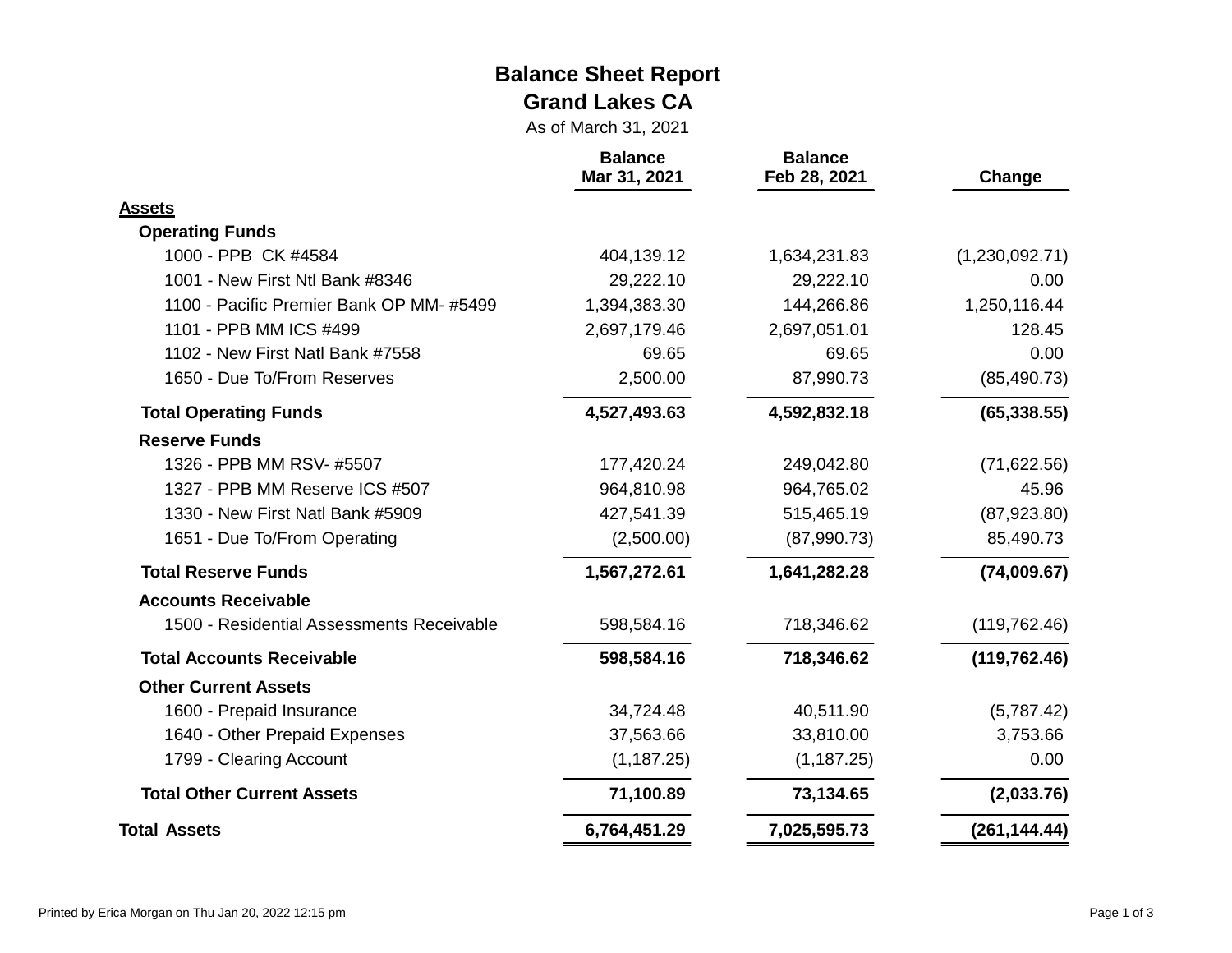#### **Balance Sheet Report Grand Lakes CA**

As of March 31, 2021

|                                           | <b>Balance</b><br>Mar 31, 2021 | <b>Balance</b><br>Feb 28, 2021 | Change        |
|-------------------------------------------|--------------------------------|--------------------------------|---------------|
| <b>Liabilities</b>                        |                                |                                |               |
| <b>Liabilities</b>                        |                                |                                |               |
| 2015 - Returned Check Fee Payable         | 30.00                          | 30.00                          | 0.00          |
| 2025 - Transfer Fee Payable               | 260.00                         | 130.00                         | 130.00        |
| 2026 - New Account Setup Fee              | 455.00                         | 525.00                         | (70.00)       |
| 2036 - PMG Collections                    | 43,990.30                      | 44,156.37                      | (166.07)      |
| 2037 - Payment Plan Fees                  | 1,350.00                       | 1,350.00                       | 0.00          |
| 2325 - Accrued Insurance Claims           | 6,700.00                       | 0.00                           | 6,700.00      |
| 2395 - Other Accrued Expenses             | 40,048.88                      | 56,145.86                      | (16,096.98)   |
| 2500 - Deposits Held                      | 7,000.00                       | 7,000.00                       | 0.00          |
| 2550 - Prepaid Assessments                | 35,182.76                      | 29,273.20                      | 5,909.56      |
| 2595 - Deferred Revenue                   | 2,698,536.17                   | 2,998,373.52                   | (299, 837.35) |
| <b>Total Liabilities</b>                  | 2,833,553.11                   | 3,136,983.95                   | (303, 430.84) |
| <b>Total Liabilities</b>                  | 2,833,553.11                   | 3,136,983.95                   | (303, 430.84) |
| <b>Owners' Equity</b>                     |                                |                                |               |
| <b>Owners Equity - Prior Years</b>        |                                |                                |               |
| 3000 - Operating Fund - Prior year        | 1,955,851.53                   | 1,955,851.53                   | 0.00          |
| 3005 - Equity Adjustments - Prior Periods | 266.05                         | 10,059.34                      | (9,793.29)    |
| <b>Total Owners Equity - Prior Years</b>  | 1,956,117.58                   | 1,965,910.87                   | (9,793.29)    |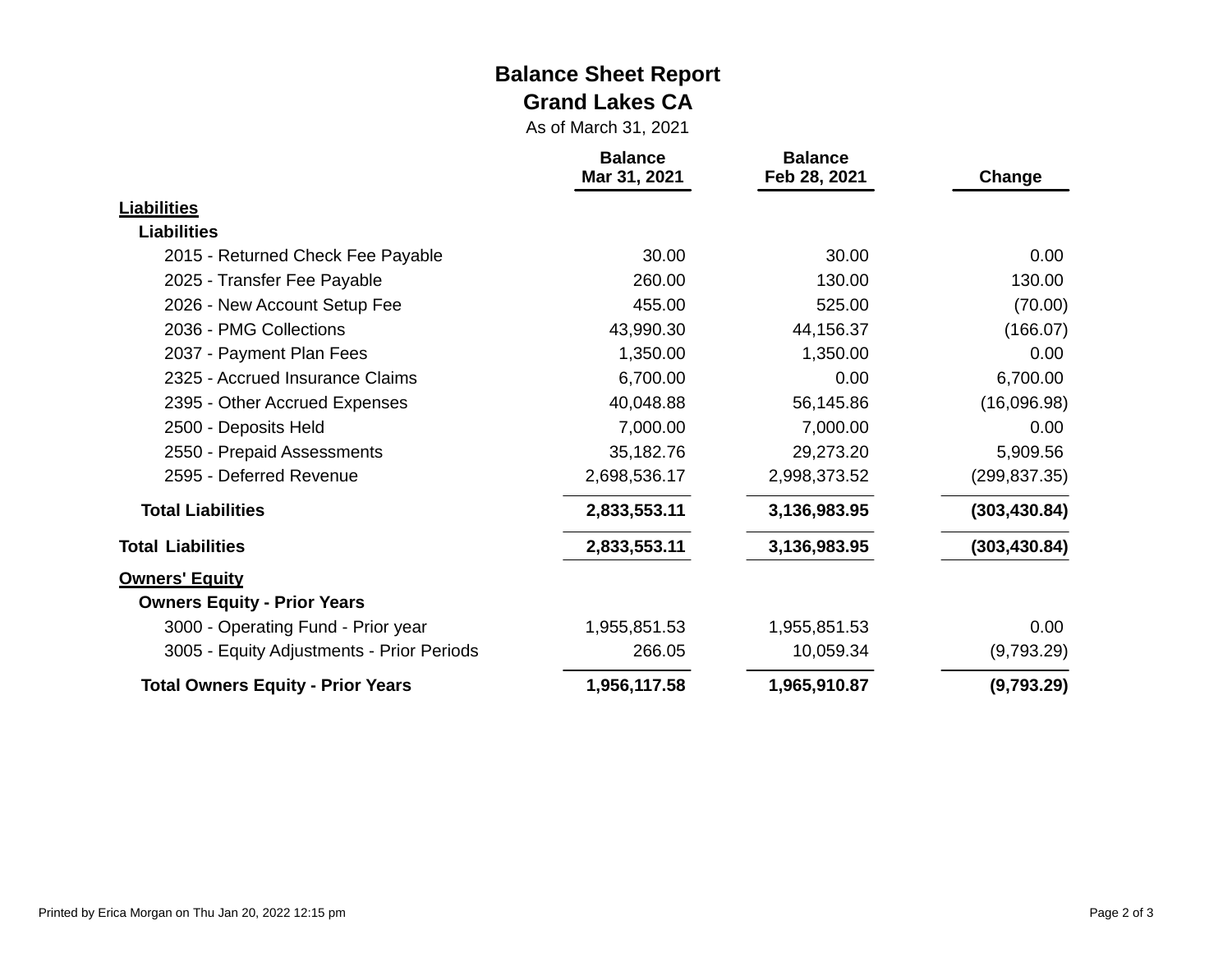# **Balance Sheet Report Grand Lakes CA**

As of March 31, 2021

|                                                 | <b>Balance</b><br>Mar 31, 2021 | <b>Balance</b><br>Feb 28, 2021 | Change        |
|-------------------------------------------------|--------------------------------|--------------------------------|---------------|
| <b>Owners' Equity</b>                           |                                |                                |               |
| <b>Capital Reserves - Prior Years</b>           |                                |                                |               |
| 3102 - Repair & Replacement Reserve - Prior Yrs | 1,739,045.76                   | 1,739,045.76                   | 0.00          |
| <b>Total Capital Reserves - Prior Years</b>     | 1,739,045.76                   | 1,739,045.76                   | 0.00          |
| <b>Total Owners' Equity</b>                     | 3,695,163.34                   | 3,704,956.63                   | (9,793.29)    |
| Net Income / (Loss)                             | 235,734.84                     | 183,655.15                     | 52,079.69     |
| <b>Total Liabilities and Equity</b>             | 6,764,451.29                   | 7,025,595.73                   | (261, 144.44) |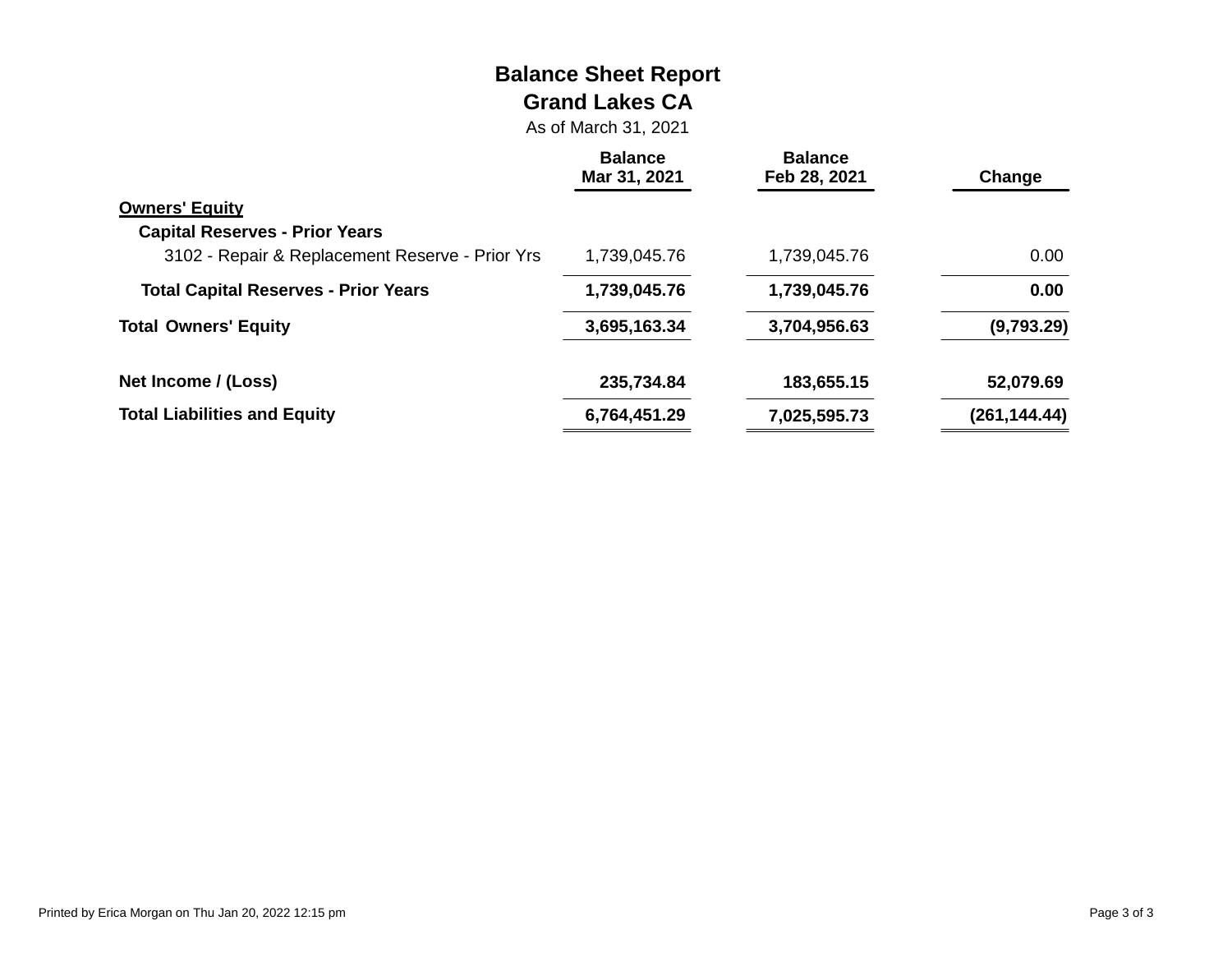|                                             | <b>Current Period -</b> |               |             |               | Year to Date (3 months) | <b>Annual</b> | <b>Budget</b> |              |
|---------------------------------------------|-------------------------|---------------|-------------|---------------|-------------------------|---------------|---------------|--------------|
|                                             | <b>Actual</b>           | <b>Budget</b> | Variance    | <b>Actual</b> | <b>Budget</b>           | Variance      | <b>Budget</b> | Remaining    |
| <b>Income</b>                               |                         |               |             |               |                         |               |               |              |
| <b>Income</b>                               |                         |               |             |               |                         |               |               |              |
| 4000 - Residential Assessments              | 262,487.50              | 262,488.00    | (0.50)      | 787,462.50    | 787,463.00              | (0.50)        | 3,149,850.00  | 2,362,387.50 |
| 4016 - Force Mow Income                     | 0.00                    | 42.00         | (42.00)     | 0.00          | 125.00                  | (125.00)      | 500.00        | 500.00       |
| 4070 - Reimbursement                        | 66,940.02               | 35,235.00     | 31,705.02   | 122,723.37    | 105,703.00              | 17,020.37     | 422,810.00    | 300,086.63   |
| 4130 - Commercial Assessments               | 37,349.85               | 41,391.00     | (4,041.15)  | 112,049.55    | 124,172.00              | (12, 122.45)  | 496,686.00    | 384,636.45   |
| 4250 - Pool Fees                            | 0.00                    | 500.00        | (500.00)    | 0.00          | 1,500.00                | (1,500.00)    | 6,000.00      | 6,000.00     |
| 4710 - Late Fees & Interest                 | 6,048.71                | 1,250.00      | 4,798.71    | 26,122.86     | 3,750.00                | 22,372.86     | 15,000.00     | (11, 122.86) |
| 4720 - Legal Reimbursements                 | 1,626.00                | 1,875.00      | (249.00)    | 10,797.00     | 5,625.00                | 5,172.00      | 22,500.00     | 11,703.00    |
| 4810 - Compliance Fines                     | 100.00                  | 0.00          | 100.00      | (2,300.00)    | 0.00                    | (2,300.00)    | 0.00          | 2,300.00     |
| 4900 - Interest Earned - Operating Accounts | 244.89                  | 0.00          | 244.89      | 727.08        | 0.00                    | 727.08        | 0.00          | (727.08)     |
| <b>Total Income</b>                         | 374,796.97              | 342,781.00    | 32,015.97   | 1,057,582.36  | 1,028,338.00            | 29,244.36     | 4,113,346.00  | 3,055,763.64 |
| <b>Total Operating Income</b>               | 374,796.97              | 342,781.00    | 32,015.97   | 1,057,582.36  | 1,028,338.00            | 29,244.36     | 4,113,346.00  | 3,055,763.64 |
| <b>Expense</b>                              |                         |               |             |               |                         |               |               |              |
| <b>Administrative</b>                       |                         |               |             |               |                         |               |               |              |
| 5000 - General Administrative               | 68.45                   | 175.00        | (106.55)    | 108.25        | 525.00                  | (416.75)      | 2,100.00      | 1,991.75     |
| 5005 - Application/Processing               | 775.00                  | 250.00        | 525.00      | 1,450.00      | 750.00                  | 700.00        | 3,000.00      | 1,550.00     |
| 5010 - Bad Debt                             | 3,718.99                | 417.00        | 3,301.99    | 12,999.17     | 1,250.00                | 11,749.17     | 5,000.00      | (7,999.17)   |
| 5025 - Billing/Collections                  | 0.00                    | 2,083.00      | (2,083.00)  | 0.00          | 6,250.00                | (6,250.00)    | 25,000.00     | 25,000.00    |
| 5027 - Committees                           | 0.00                    | 125.00        | (125.00)    | 0.00          | 375.00                  | (375.00)      | 1,500.00      | 1,500.00     |
| 5035 - Decorations                          | 0.00                    | 1,833.00      | (1,833.00)  | 11,889.00     | 5,500.00                | 6,389.00      | 22,000.00     | 10,111.00    |
| 5075 - Meeting Expense                      | 0.00                    | 83.00         | (83.00)     | 0.00          | 250.00                  | (250.00)      | 1,000.00      | 1,000.00     |
| 5090 - Office Supplies                      | 27.94                   | 250.00        | (222.06)    | 34.54         | 750.00                  | (715.46)      | 3,000.00      | 2,965.46     |
| 5100 - Records Storage                      | 220.50                  | 467.00        | (246.50)    | 664.00        | 1,400.00                | (736.00)      | 5,600.00      | 4,936.00     |
| 5115 - Web Site Maintenance                 | 0.00                    | 80.00         | (80.00)     | 0.00          | 238.00                  | (238.00)      | 950.00        | 950.00       |
| 5195 - Other Administrative Services        | 375.00                  | 33.00         | 342.00      | 375.00        | 100.00                  | 275.00        | 400.00        | 25.00        |
| 5200 - Community Events                     | 0.00                    | 4,167.00      | (4, 167.00) | 0.00          | 12,500.00               | (12,500.00)   | 50,000.00     | 50,000.00    |
| 5210 - Printing & Copying                   | 285.70                  | 1,375.00      | (1,089.30)  | 506.70        | 4,125.00                | (3,618.30)    | 16,500.00     | 15,993.30    |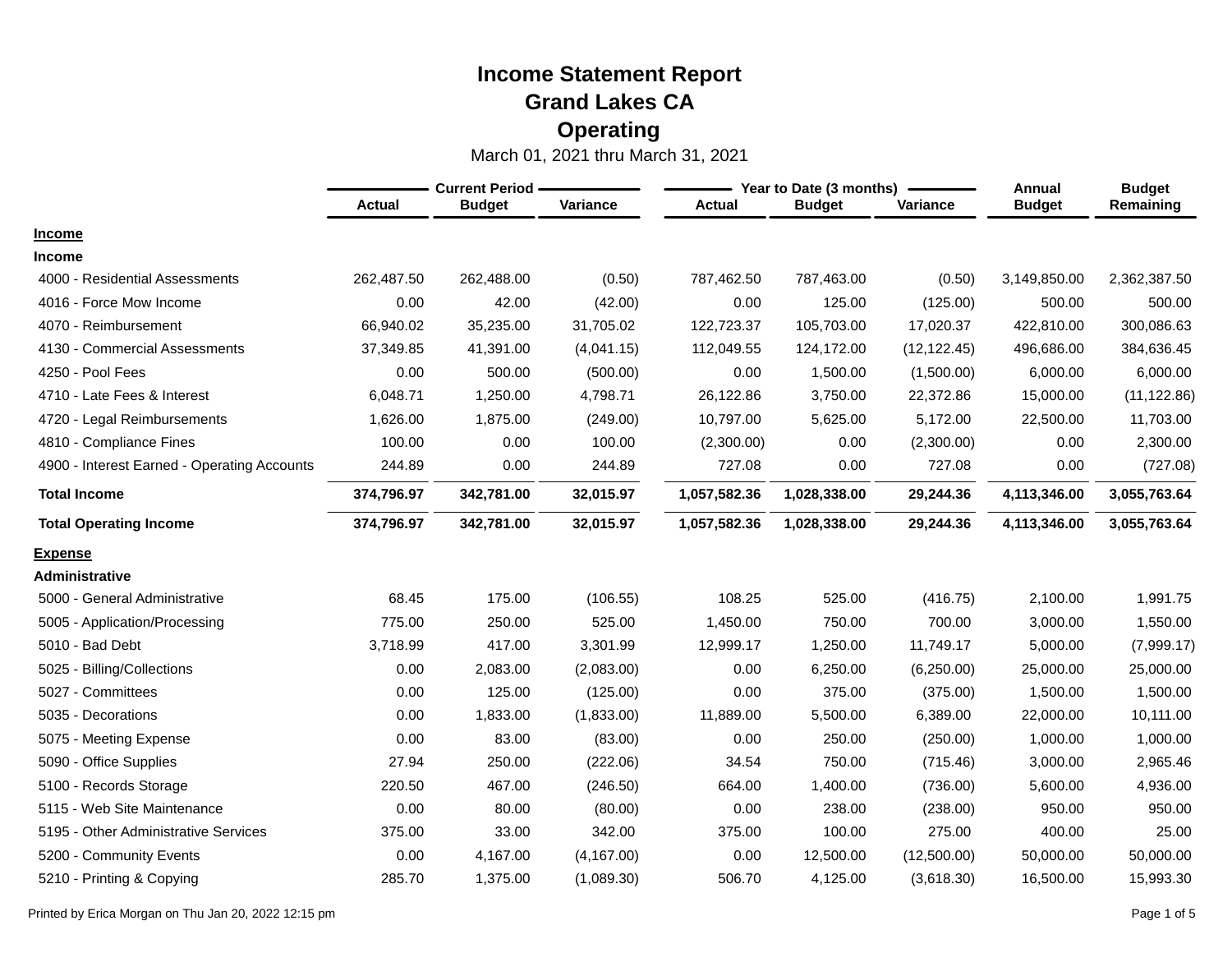|                                         | <b>Current Period</b> |               |              |               | Year to Date (3 months) | Annual        | <b>Budget</b> |              |
|-----------------------------------------|-----------------------|---------------|--------------|---------------|-------------------------|---------------|---------------|--------------|
|                                         | <b>Actual</b>         | <b>Budget</b> | Variance     | <b>Actual</b> | <b>Budget</b>           | Variance      | <b>Budget</b> | Remaining    |
| <b>Expense</b>                          |                       |               |              |               |                         |               |               |              |
| <b>Administrative</b>                   |                       |               |              |               |                         |               |               |              |
| 5215 - Postage                          | 338.20                | 1,417.00      | (1,078.80)   | 368.45        | 4,250.00                | (3,881.55)    | 17,000.00     | 16,631.55    |
| <b>Total Administrative</b>             | 5,809.78              | 12,755.00     | (6,945.22)   | 28,395.11     | 38,263.00               | (9,867.89)    | 153,050.00    | 124,654.89   |
| <b>Insurance</b>                        |                       |               |              |               |                         |               |               |              |
| 5460 - Property Insurance Premiums      | 5,787.42              | 5,817.00      | (29.58)      | 17,362.26     | 17,450.00               | (87.74)       | 69,800.00     | 52,437.74    |
| <b>Total Insurance</b>                  | 5,787.42              | 5,817.00      | (29.58)      | 17,362.26     | 17,450.00               | (87.74)       | 69,800.00     | 52,437.74    |
| <b>Utilities</b>                        |                       |               |              |               |                         |               |               |              |
| 6000 - Electric Service                 | 8,022.36              | 13,333.00     | (5,310.64)   | 39,811.37     | 40,000.00               | (188.63)      | 160,000.00    | 120,188.63   |
| 6025 - Water Service                    | (1,719.50)            | 42,917.00     | (44, 636.50) | 4,851.30      | 128,750.00              | (123, 898.70) | 515,000.00    | 510,148.70   |
| 6050 - Telephone Service                | 1,521.31              | 1,250.00      | 271.31       | 5,012.69      | 3,750.00                | 1,262.69      | 15,000.00     | 9,987.31     |
| 6055 - Internet Service                 | 441.84                | 458.00        | (16.16)      | 1,325.52      | 1,375.00                | (49.48)       | 5,500.00      | 4,174.48     |
| 6075 - Other Utility Expenses           | 20,561.08             | 20,333.00     | 228.08       | 28,844.76     | 61,000.00               | (32, 155.24)  | 244,000.00    | 215,155.24   |
| <b>Total Utilities</b>                  | 28,827.09             | 78,291.00     | (49, 463.91) | 79,845.64     | 234,875.00              | (155, 029.36) | 939,500.00    | 859,654.36   |
| Landscaping                             |                       |               |              |               |                         |               |               |              |
| 6100 - Grounds & Landscaping - Contract | 63,168.22             | 72,668.00     | (9,499.78)   | 189,504.66    | 218,005.00              | (28, 500.34)  | 872,019.00    | 682,514.34   |
| 6115 - 7M Shared Median                 | 0.00                  | 518.00        | (518.00)     | 0.00          | 1,554.00                | (1,554.00)    | 6,216.00      | 6,216.00     |
| 6140 - Force Mow                        | 0.00                  | 42.00         | (42.00)      | 0.00          | 125.00                  | (125.00)      | 500.00        | 500.00       |
| 6145 - Mulch                            | 0.00                  | 4,667.00      | (4,667.00)   | 0.00          | 14,000.00               | (14,000.00)   | 56,000.00     | 56,000.00    |
| 6150 - Seasonal Color/Plantings         | 0.00                  | 9,167.00      | (9, 167.00)  | 0.00          | 27,500.00               | (27,500.00)   | 110,000.00    | 110,000.00   |
| 6160 - Tree Maintenance                 | 650.00                | 12,500.00     | (11, 850.00) | 10,925.00     | 37,500.00               | (26, 575.00)  | 150,000.00    | 139,075.00   |
| 6165 - Tree Removal                     | 1,200.00              | 1,800.00      | (600.00)     | 1,200.00      | 5,400.00                | (4,200.00)    | 21,600.00     | 20,400.00    |
| 6199 - Landscape Other                  | 0.00                  | 833.00        | (833.00)     | 0.00          | 2,500.00                | (2,500.00)    | 10,000.00     | 10,000.00    |
| 6200 - Irrigation Repair & Maintenance  | 12,749.45             | 13,750.00     | (1,000.55)   | 33,217.05     | 41,250.00               | (8,032.95)    | 165,000.00    | 131,782.95   |
| <b>Total Landscaping</b>                | 77,767.67             | 115,945.00    | (38, 177.33) | 234,846.71    | 347,834.00              | (112, 987.29) | 1,391,335.00  | 1,156,488.29 |
| <b>Contracted Services</b>              |                       |               |              |               |                         |               |               |              |
| 6418 - Fountains/Ponds/Lakes Services   | 8,600.00              | 8,600.00      | 0.00         | 25,800.00     | 25,800.00               | 0.00          | 103,200.00    | 77,400.00    |
| 6434 - Pest Control                     | 3,414.13              | 2,168.00      | 1,246.13     | 5,589.13      | 6,505.00                | (915.87)      | 26,020.00     | 20,430.87    |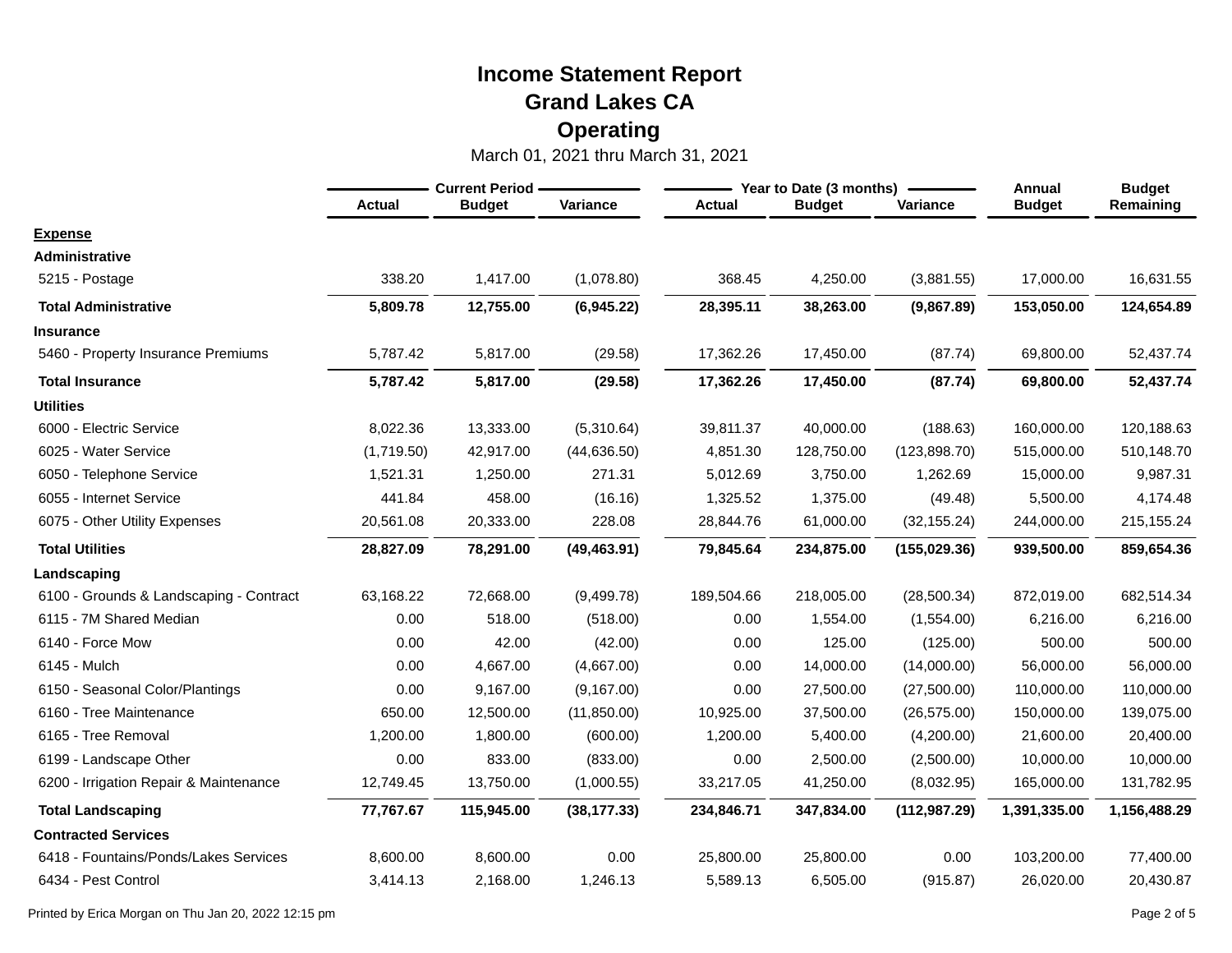|                                              | <b>Current Period</b> |               |              |               | Year to Date (3 months) | Annual       | <b>Budget</b> |            |
|----------------------------------------------|-----------------------|---------------|--------------|---------------|-------------------------|--------------|---------------|------------|
|                                              | <b>Actual</b>         | <b>Budget</b> | Variance     | <b>Actual</b> | <b>Budget</b>           | Variance     | <b>Budget</b> | Remaining  |
| <b>Expense</b>                               |                       |               |              |               |                         |              |               |            |
| <b>Contracted Services</b>                   |                       |               |              |               |                         |              |               |            |
| 6438 - Pool Management                       | 4,305.00              | 21,366.00     | (17,061.00)  | 12,515.00     | 64,099.00               | (51, 584.00) | 256,396.00    | 243,881.00 |
| 6440 - Safety & Security                     | 33,810.00             | 35,235.00     | (1,425.00)   | 76,709.11     | 105,703.00              | (28,993.89)  | 422,810.00    | 346,100.89 |
| <b>Total Contracted Services</b>             | 50,129.13             | 67,369.00     | (17, 239.87) | 120,613.24    | 202,107.00              | (81, 493.76) | 808,426.00    | 687,812.76 |
| <b>Repair &amp; Maintenance</b>              |                       |               |              |               |                         |              |               |            |
| 6530 - Common Areas Repair & Maintenance     | 1,901.76              | 833.00        | 1,068.76     | 3,284.95      | 2,500.00                | 784.95       | 10,000.00     | 6,715.05   |
| 6545 - Electrical Supplies/Repair & Maintena | 0.00                  | 417.00        | (417.00)     | 0.00          | 1,250.00                | (1,250.00)   | 5,000.00      | 5,000.00   |
| 6560 - Fence Repair & Maintenance            | 0.00                  | 417.00        | (417.00)     | 656.23        | 1,250.00                | (593.77)     | 5,000.00      | 4,343.77   |
| 6585 - Fountain/Pond/Lake Repair & Mainter   | 19,985.24             | 14,583.00     | 5,402.24     | 30,488.34     | 43,750.00               | (13, 261.66) | 175,000.00    | 144,511.66 |
| 6595 - Gate & Monument Repair & Maintena     | 0.00                  | 250.00        | (250.00)     | 0.00          | 750.00                  | (750.00)     | 3,000.00      | 3,000.00   |
| 6600 - General Repair & Maintenance          | 3,462.03              | 833.00        | 2,629.03     | 3,462.03      | 2,500.00                | 962.03       | 10,000.00     | 6,537.97   |
| 6640 - Lighting Supplies/Repair & Maintenan  | 2,067.53              | 1,750.00      | 317.53       | 3,471.72      | 5,250.00                | (1,778.28)   | 21,000.00     | 17,528.28  |
| 6645 - Locks & Keys Repair & Maintenance     | 0.00                  | 167.00        | (167.00)     | 0.00          | 500.00                  | (500.00)     | 2,000.00      | 2,000.00   |
| 6680 - Painting Services & Supplies          | 1,500.00              | 833.00        | 667.00       | 1,500.00      | 2,500.00                | (1,000.00)   | 10,000.00     | 8,500.00   |
| 6685 - Playground Maintenance/Repairs        | 0.00                  | 750.00        | (750.00)     | 0.00          | 2,250.00                | (2,250.00)   | 9,000.00      | 9,000.00   |
| 6695 - Plumbing Supplies/Repair & Maintena   | 3,601.71              | 83.00         | 3,518.71     | 3,601.71      | 250.00                  | 3,351.71     | 1,000.00      | (2,601.71) |
| 6700 - Pool Supplies/Repair & Maintenance    | 2,650.45              | 2,083.00      | 567.45       | 4,893.60      | 6,250.00                | (1,356.40)   | 25,000.00     | 20,106.40  |
| 6705 - Power Washing Services & Supplies     | 350.00                | 2,083.00      | (1,733.00)   | 350.00        | 6,250.00                | (5,900.00)   | 25,000.00     | 24,650.00  |
| 6710 - Fish Stocking                         | 0.00                  | 833.00        | (833.00)     | 0.00          | 2,500.00                | (2,500.00)   | 10,000.00     | 10,000.00  |
| 6745 - Signage Repair & Maintenance          | 0.00                  | 83.00         | (83.00)      | 0.00          | 250.00                  | (250.00)     | 1,000.00      | 1,000.00   |
| 6750 - Trail Maintenance                     | 0.00                  | 125.00        | (125.00)     | 0.00          | 375.00                  | (375.00)     | 1,500.00      | 1,500.00   |
| 6765 - Tennis Court Repair & Maintenance     | 731.00                | 333.00        | 398.00       | 1,605.01      | 1,000.00                | 605.01       | 4,000.00      | 2,394.99   |
| 6770 - Vandalism Repair & Maintenance        | 0.00                  | 167.00        | (167.00)     | 0.00          | 500.00                  | (500.00)     | 2,000.00      | 2,000.00   |
| <b>Total Repair &amp; Maintenance</b>        | 36,249.72             | 26,623.00     | 9,626.72     | 53,313.59     | 79,875.00               | (26, 561.41) | 319,500.00    | 266,186.41 |
| <b>Professional Services</b>                 |                       |               |              |               |                         |              |               |            |
| 7000 - Audit & Tax Services                  | 0.00                  | 350.00        | (350.00)     | 0.00          | 1,050.00                | (1,050.00)   | 4,200.00      | 4,200.00   |
| 7020 - Legal Services                        | 1,762.50              | 833.00        | 929.50       | 2,950.00      | 2,500.00                | 450.00       | 10,000.00     | 7,050.00   |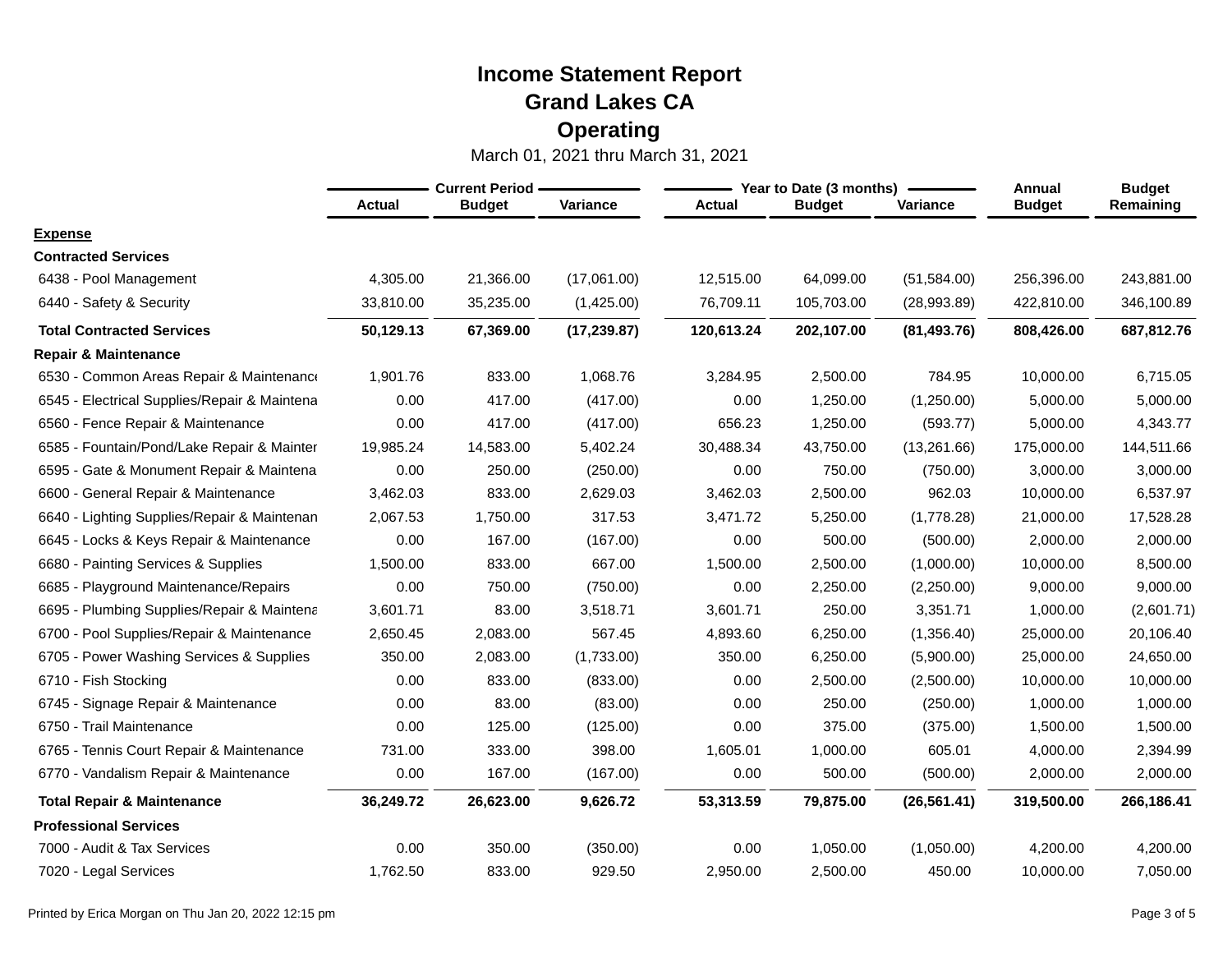|                                           | <b>Current Period -</b> |               |              | Year to Date (3 months) |               |               | Annual        | <b>Budget</b> |
|-------------------------------------------|-------------------------|---------------|--------------|-------------------------|---------------|---------------|---------------|---------------|
|                                           | <b>Actual</b>           | <b>Budget</b> | Variance     | <b>Actual</b>           | <b>Budget</b> | Variance      | <b>Budget</b> | Remaining     |
| <b>Expense</b>                            |                         |               |              |                         |               |               |               |               |
| <b>Professional Services</b>              |                         |               |              |                         |               |               |               |               |
| 7025 - Legal Services - Collections       | 8,505.00                | 1,667.00      | 6,838.00     | 10,762.00               | 5,000.00      | 5,762.00      | 20,000.00     | 9,238.00      |
| 7035 - Legal Services - Deed Restrictions | 35.00                   | 417.00        | (382.00)     | 35.00                   | 1,250.00      | (1,215.00)    | 5,000.00      | 4,965.00      |
| 7040 - Management Fees                    | 5,708.26                | 5,820.00      | (111.74)     | 17,124.78               | 17,460.00     | (335.22)      | 69,840.00     | 52,715.22     |
| <b>Total Professional Services</b>        | 16,010.76               | 9,087.00      | 6,923.76     | 30,871.78               | 27,260.00     | 3,611.78      | 109,040.00    | 78,168.22     |
| <b>Taxes</b>                              |                         |               |              |                         |               |               |               |               |
| 9015 - Property/Real Estate Tax           | (223.96)                | 208.00        | (431.96)     | (223.96)                | 625.00        | (848.96)      | 2,500.00      | 2,723.96      |
| <b>Total Taxes</b>                        | (223.96)                | 208.00        | (431.96)     | (223.96)                | 625.00        | (848.96)      | 2,500.00      | 2,723.96      |
| <b>Other Expenses</b>                     |                         |               |              |                         |               |               |               |               |
| 9105 - Reserve Contribution Expense       | 28,350.00               | 28,350.00     | 0.00         | 85,050.00               | 85,050.00     | 0.00          | 340,200.00    | 255,150.00    |
| <b>Total Other Expenses</b>               | 28,350.00               | 28,350.00     | 0.00         | 85,050.00               | 85,050.00     | 0.00          | 340,200.00    | 255,150.00    |
| <b>Total Operating Expense</b>            | 248,707.61              | 344,445.00    | (95, 737.39) | 650,074.37              | 1,033,339.00  | (383, 264.63) | 4,133,351.00  | 3,483,276.63  |
| <b>Total Operating Income / (Loss)</b>    | 126,089.36              | (1,664.00)    | 127,753.36   | 407,507.99              | (5,001.00)    | 412,508.99    | (20,005.00)   | (427, 512.99) |